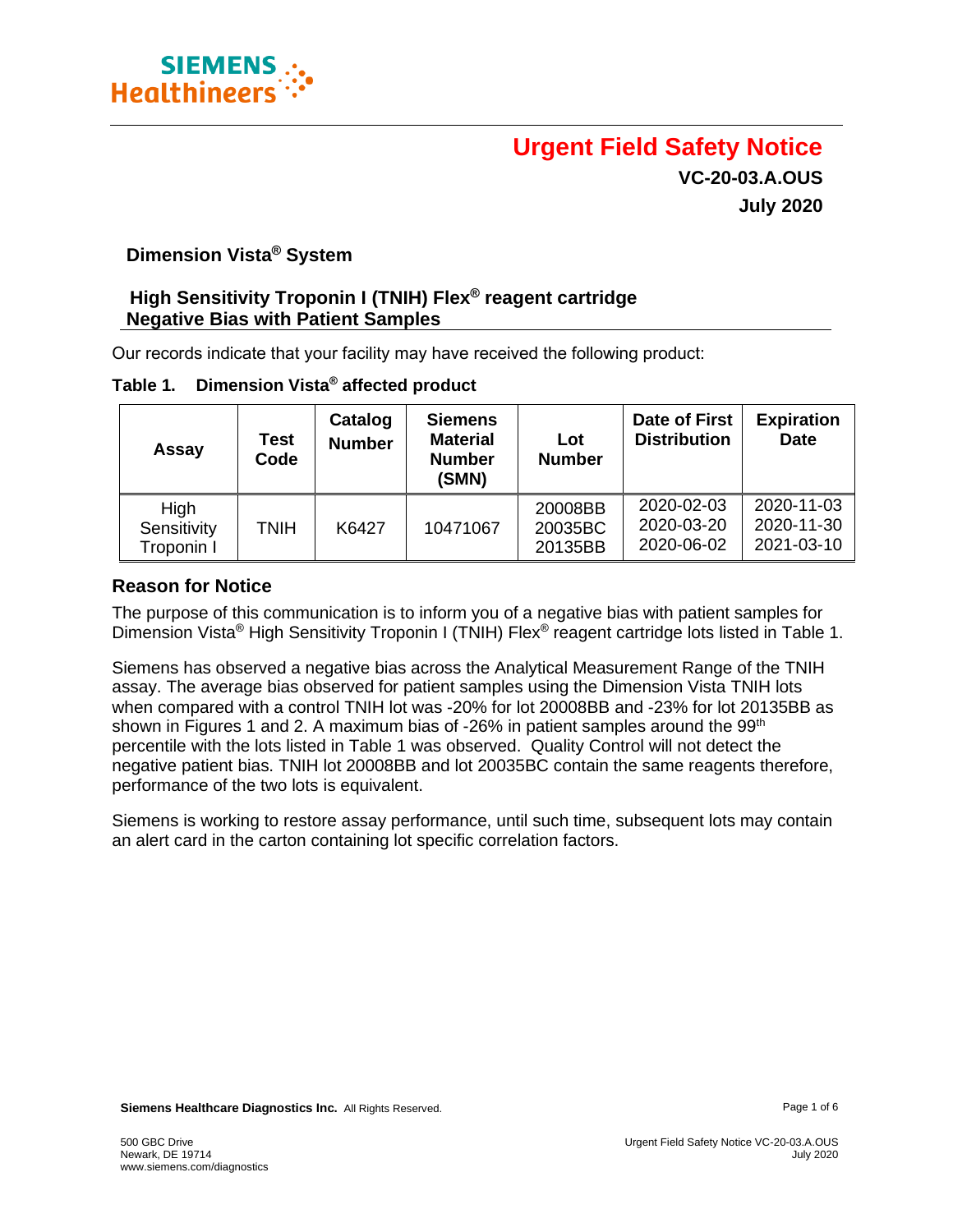







**Siemens Healthcare Diagnostics Inc.** All Rights Reserved. **Page 2 of 6** and  $P$  **Page 2 of 6**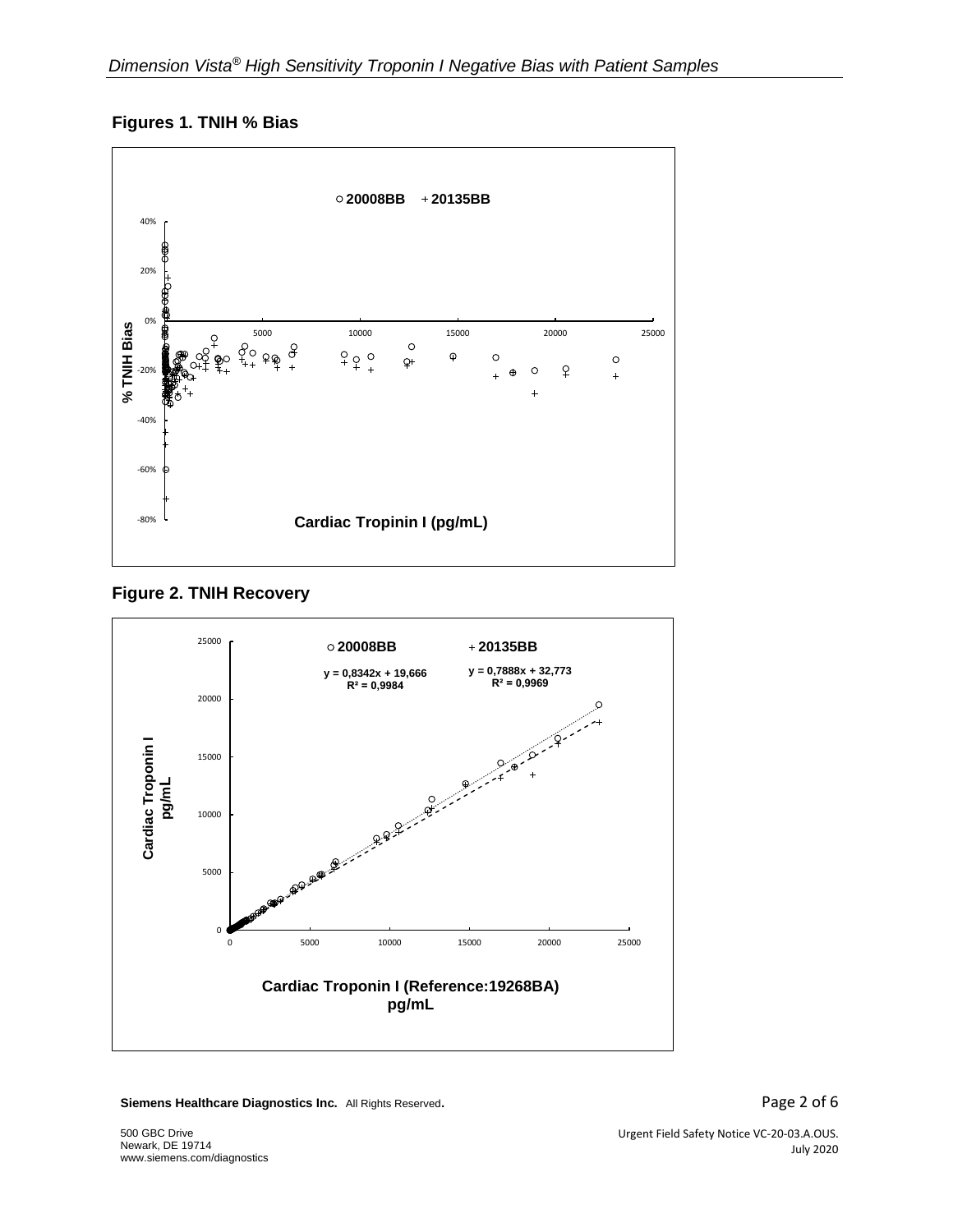# **Risk to Health**

A rising or falling pattern in a troponin series for a patient would remain apparent to the clinician when all samples for a patient are tested within the same reagent lot, even if affected by this issue. There is negligible risk to health for this scenario.

The risk for clinical impact is limited to the unlikely scenario where a patient's troponin result when using the affected reagent should have risen above the 99<sup>th</sup> percentile but did not due to a negative bias when switching from a previous unaffected lot to an affected lot during serial testing. In this case, the potential exists to delay diagnosis of an acute myocardial infarction (AMI) if additional troponin testing was not utilized and other mitigations did not reveal the issue. If present at a higher magnitude than the bias, a rising pattern would be observed in any subsequent samples tested using affected reagent. Initial treatment for suspected AMI would occur, along with consideration of serial troponin testing, electrocardiogram (ECG), clinical history, symptomology and risk factors, including further testing in the setting of an unstable angina diagnosis.

Since troponin test results are used for immediate diagnostic support, Siemens is not recommending a review of previously generated results.

# **Actions to be Taken by the Customer:**

- Calibrate/Recalibrate Dimension Vista TNIH lots listed in Table 1 using any in date lot of Dimension Vista LOCI TNIH Calibrator (SMN 10719482/ Catalogue No. KC627).
- Enter lot specific correlation factors **C0** and **C1** in the Method Configuration screen per Flex reagent Lot listed below in Table 2. After applying correlation factors to the specified lot, product claims listed in the Instructions For Use are met.

| Table 2. Correlation Factors for Dimension Vista TNIH lots |  |  |  |  |  |  |
|------------------------------------------------------------|--|--|--|--|--|--|
|------------------------------------------------------------|--|--|--|--|--|--|

| <b>TNIH Lot</b> | C0        |        |
|-----------------|-----------|--------|
| 20008BB         | $-1.2555$ | 1.2620 |
| 20035BC         | $-1.2555$ | 1.2620 |
| 20135BB         | 0.1387    | 1.3186 |

- For instructions on entering correlation factors please refer to the Dimension Vista System Operator's Guide Rev A 2017-03 or online iGuide (Advanced Functions Section); Method Configuration, Section 9.
- Process Quality Control (QC) after recalibration and entry of lot specific correlation factors.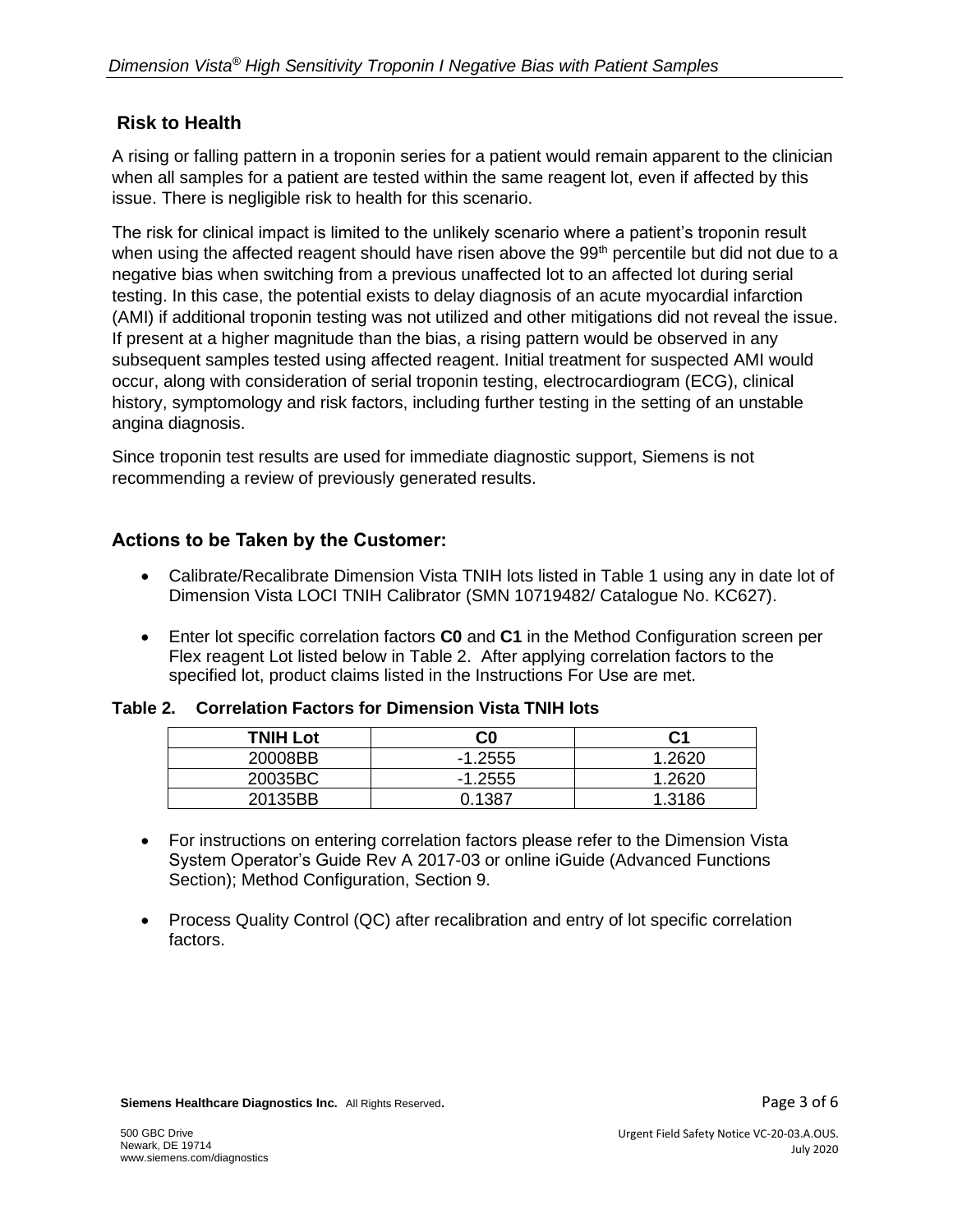• The correlation factors may create an upward QC shift. Please follow your current laboratory process for adjusting QC ranges. Siemens has provided some examples of adjusted QC values after application of correlation factors. These examples of adjusted QC values for a representative set of QC material are shown in Table 3a and 3b. In order to calculate your own QC bottle values you may apply the correlation factors directly to the QC Insert Sheet Target Value when using the equation below. If the QC Insert Sheet Target Value is not indicated you may use your laboratory's current Target Value.

# Revised TNIH QC Value = (TNIH Insert Sheet Target Value  $\times$  C<sub>1</sub>) + C<sub>0</sub>

- Correlation Factors will remain in the TNIH Method configuration until removed manually or revised by the user. New lots of TNIH reagent will require entering of new correlation factors or removal of correlation factors and subsequent adjustment of QC.
- A patient who had serial testing begin before correlation factor implementation may need to be retested after implementation in order to accurately compare results over time. For example, labs many choose to retest one or more previous samples or draw an additional sample.
- Please review this letter with your Medical Director.
- If you received any complaints of illness or adverse events associated with the products listed in Table 1, immediately contact your local Siemens Remote Services Center or your local Siemens Technical Support Representative.
- Complete and return the Field Correction Effectiveness Check Form attached to this letter within 30 days.
- Please retain this letter with your laboratory records and forward this letter to those who may have received this product.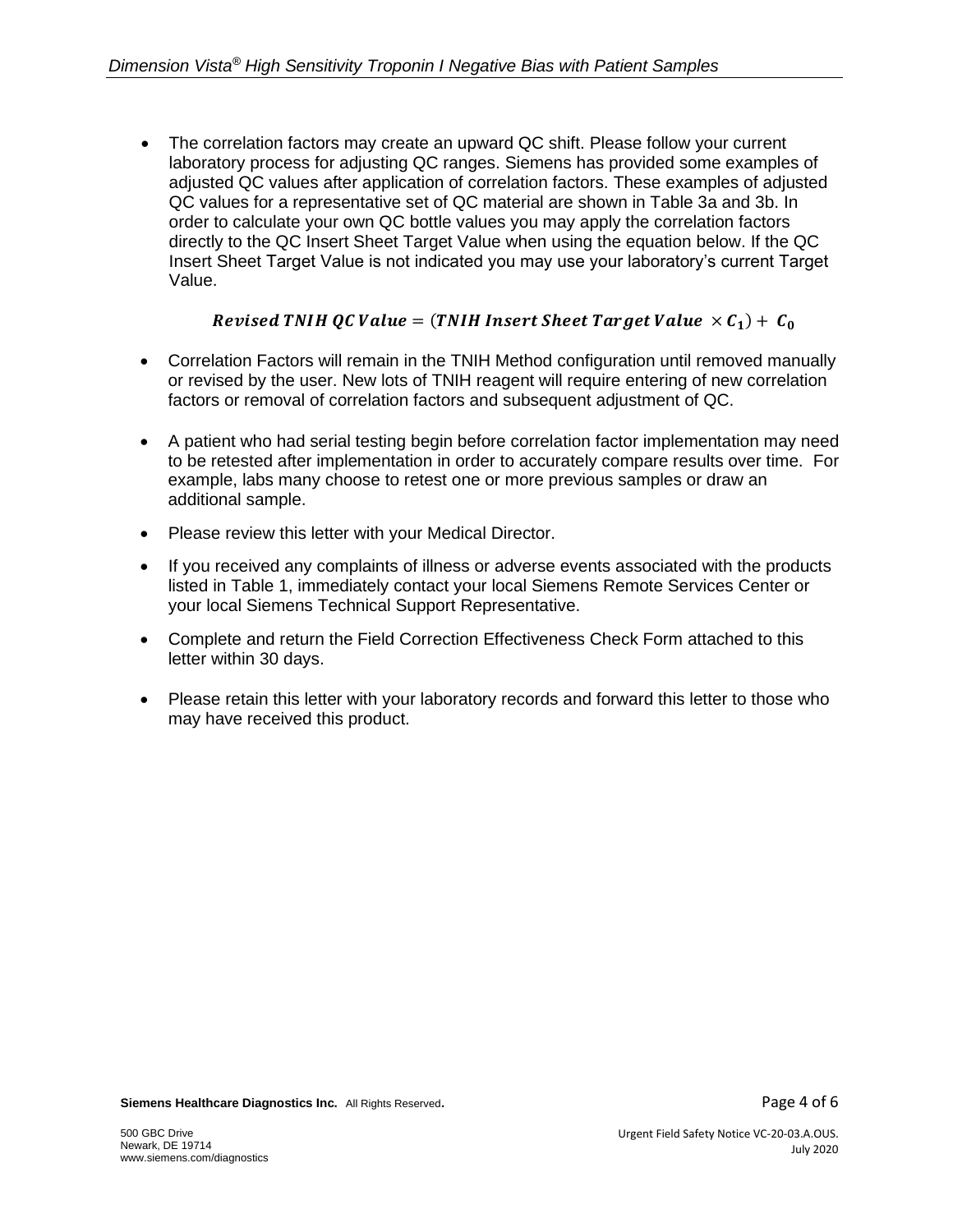| <b>BioRad Quality</b><br><b>Control Lot</b>              | <b>BioRad</b><br><b>Insert Sheet</b><br><b>Target Value</b><br>(pg/mL) | <b>Siemens</b><br><b>Recovery</b><br><b>Without</b><br><b>Application of</b><br><b>Correlation</b><br><b>Factors</b><br>(pq/mL) | <b>Siemens</b><br><b>Recovery</b><br>With<br><b>Application of</b><br><b>Correlation</b><br><b>Factors</b><br>(pg/mL) | <b>Low Limit</b><br>$-20%$<br><b>Using</b><br><b>Correlation</b><br><b>Factors</b><br>(pg/mL) | <b>High Limit</b><br>$+20%$<br><b>Using</b><br><b>Correlation</b><br>factors<br>(pg/mL) |
|----------------------------------------------------------|------------------------------------------------------------------------|---------------------------------------------------------------------------------------------------------------------------------|-----------------------------------------------------------------------------------------------------------------------|-----------------------------------------------------------------------------------------------|-----------------------------------------------------------------------------------------|
| Liquichek <sup>™</sup> Cardiac<br>Markers Plus LT 23681  | Not assigned                                                           | 213                                                                                                                             | 268                                                                                                                   | 214                                                                                           | 322                                                                                     |
| Liquichek <sup>™</sup> Cardiac<br>Markers Plus LT 23682  | Not assigned                                                           | 4152                                                                                                                            | 5239                                                                                                                  | 4191                                                                                          | 6287                                                                                    |
| Liquichek <sup>™</sup> Cardiac<br>Troponin Control 56362 | Not assigned                                                           | 4247                                                                                                                            | 5358                                                                                                                  | 4286                                                                                          | 6430                                                                                    |
| Liquichek <sup>™</sup> Cardiac<br>Troponin Control 56363 | Not assigned                                                           | 12276                                                                                                                           | 15491                                                                                                                 | 12393                                                                                         | 18589                                                                                   |
| Liquichek <sup>™</sup> Cardiac<br>Markers Plus LT 99562  | 4872                                                                   | $\star$                                                                                                                         | 6147                                                                                                                  | 4918                                                                                          | 7376                                                                                    |
| Liquichek™Cardiac<br>Markers Plus LT 99565               | 43                                                                     | $\star$                                                                                                                         | 53                                                                                                                    | 42                                                                                            | 64                                                                                      |

#### **Table 3.a. QC Bottle Values After Application of Correlation Factors for Siemens TNIH Lots 20008BB and 20035BC**

#### **Table 3.b. QC Bottle Values after application of Correlation Factors for Siemens TNIH Lot 20135BB**

| <b>BioRad Quality</b><br><b>Control Lot</b>              | <b>BioRad</b><br><b>Insert Sheet</b><br><b>Target Value</b><br>(pg/mL) | <b>Siemens</b><br><b>Recovery</b><br><b>Without</b><br><b>Application of</b><br><b>Correlation</b><br><b>Factors</b><br>(pq/mL) | <b>Siemens</b><br><b>Recovery</b><br>With<br><b>Application of</b><br><b>Correlation</b><br><b>Factors</b><br>(pq/mL) | <b>Low Limit</b><br>$-20%$<br><b>Using</b><br><b>Correlation</b><br><b>Factors</b><br>(pq/mL) | <b>High Limit</b><br>$+20%$<br><b>Using</b><br><b>Correlation</b><br><b>Factors</b><br>(pq/mL) |
|----------------------------------------------------------|------------------------------------------------------------------------|---------------------------------------------------------------------------------------------------------------------------------|-----------------------------------------------------------------------------------------------------------------------|-----------------------------------------------------------------------------------------------|------------------------------------------------------------------------------------------------|
| Liquichek™ Cardiac<br>Markers Plus LT 23681              | Not assigned                                                           | 213                                                                                                                             | 281                                                                                                                   | 225                                                                                           | 337                                                                                            |
| Liquichek <sup>™</sup> Cardiac<br>Markers Plus LT 23682  | Not assigned                                                           | 4152                                                                                                                            | 5475                                                                                                                  | 4380                                                                                          | 6570                                                                                           |
| Liquichek <sup>™</sup> Cardiac<br>Troponin Control 56362 | Not assigned                                                           | 4247                                                                                                                            | 5600                                                                                                                  | 4480                                                                                          | 6720                                                                                           |
| Liquichek <sup>™</sup> Cardiac<br>Troponin Control 56363 | Not assigned                                                           | 12276                                                                                                                           | 16187                                                                                                                 | 12950                                                                                         | 19424                                                                                          |
| Liquichek <sup>™</sup> Cardiac<br>Markers Plus LT 99562  | 4872                                                                   | $\star$                                                                                                                         | 6424                                                                                                                  | 5139                                                                                          | 7709                                                                                           |
| Liquichek™Cardiac<br>Markers Plus LT 99565               | 43                                                                     | $\star$                                                                                                                         | 57                                                                                                                    | 46                                                                                            | 68                                                                                             |

We apologize for the inconvenience this situation may cause. If you have any questions, please contact your Siemens Remote Services Center or your local Siemens Technical Support representative.

Dimension Vista is a trademark of Siemens Healthcare Diagnostics.

**Siemens Healthcare Diagnostics Inc.** All Rights Reserved. **Page 5 of 6** and  $P$  **Page 5 of 6**